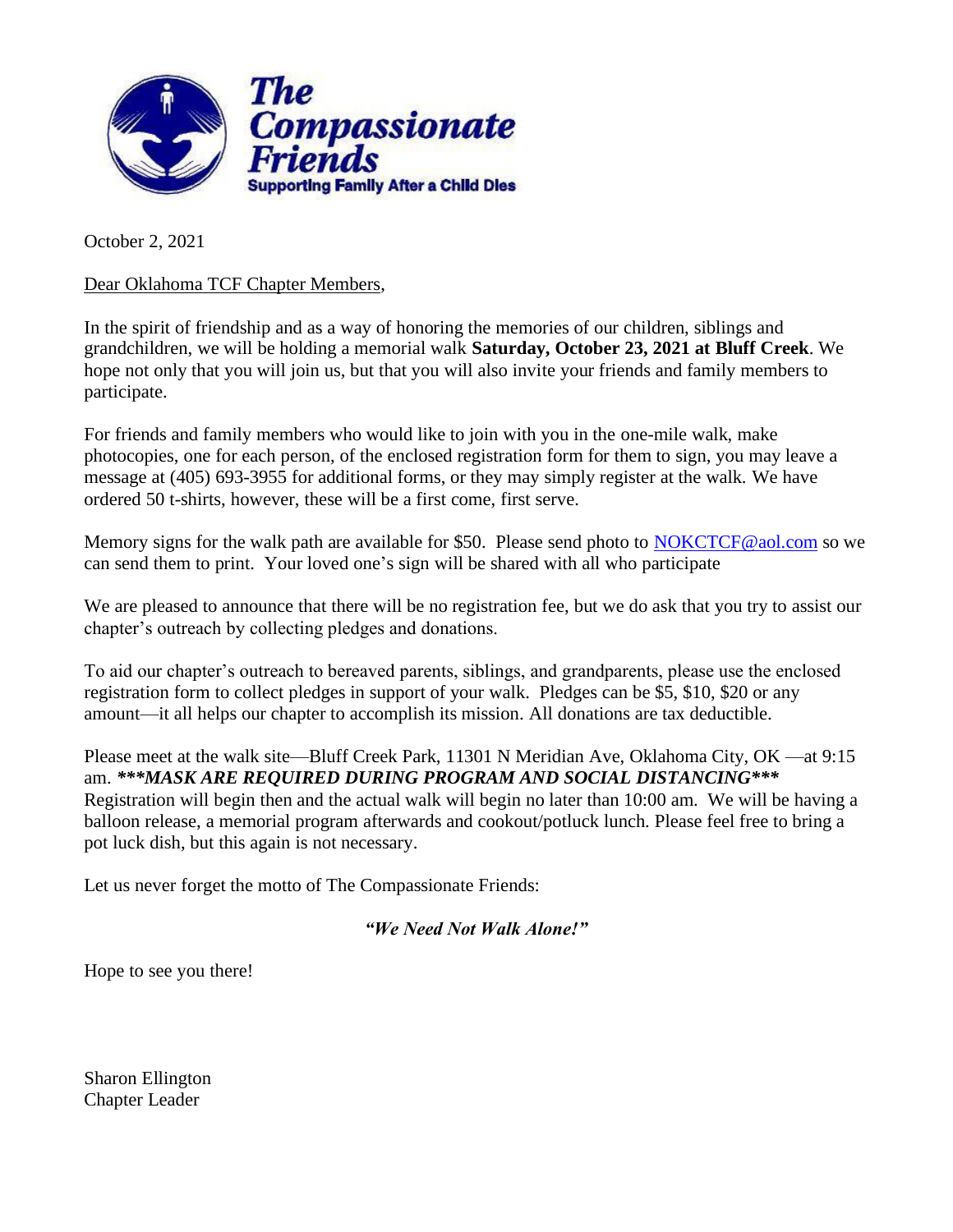# Join Us As We Walk to Remember All Children Gone Too Soon

### **Please mail early signed registrations with check (made payable to The Compassionate Friends) to: The Compassionate Friends, P O Box 12249, Oklahoma City, OK 73157. Please save a copy of the form for pledges and further registrations.**

The Compassionate Friends (TCF) is a mutual assistance self-help organization offering friendship and understanding to bereaved families. Its mission is to assist families toward the positive resolution of grief following the death of a child of any age and to provide information to help others be supportive.

The purpose of the walk is to remember the children who died too soon but still walk in their families' hearts, to unite the families of the local Chapter, and to raise funds to support the mission of the local chapter.

Won't you join us in helping TCF in its mission by asking friends, family and businesses to back you with pledges for the local chapter? Whether you walk the one mile or a couple hundred feet is not important. What matters is that you have taken this time to join with family and friends—new and old—around the country who are walking the same journey with you.

# I Want to Help!

*Collect funds at the time of pledging. Make checks payable to: The Compassionate Friends*

| Name | Donation   Name | Donation |  |
|------|-----------------|----------|--|
|      |                 |          |  |
|      |                 |          |  |
|      |                 |          |  |
|      |                 |          |  |

(Please use additional sheets of blank paper as needed)

## **REGISTRATION – TCF One-Mile Walk**

Saturday, October 23, 2021

Make checks payable to: The Compassionate Friends. P O Box 12249, Oklahoma City, OK 73157

Name:

Address:

City, State, Zip:

| Phone No. | Shirt<br>(circle one)<br>Size: |  | M |  | <b>XZT</b><br>AL. | $\Delta \Delta L$ |
|-----------|--------------------------------|--|---|--|-------------------|-------------------|
|-----------|--------------------------------|--|---|--|-------------------|-------------------|

#### **LIABILITY WAIVER MUST BE SIGNED BEFORE MAILING: Please copy and complete this section for each person walking.**

In consideration of being accepted as a participant in the TCF Inc., One-Mile Memorial Walk, I hereby affirm, acknowledge and agree to the following: 1. That I assume all responsibility for any and all damages to, or theft of, my personal property or any bodily injury (including death) that may occur to me, and further, I assume responsibility for property damage and bodily injury (including death) that I may cause to others, in each case arising or resulting from, incidental to, or as a consequence of, my participation in the TCF Inc., One-Mile Memorial Walk; 2. That I, for myself, my heirs, my executors and administrators, release and hold harmless from and waive all claims, damages, and rights of action, present or future, whether the same be known or unknown, anticipated or unanticipated, foreseen or unforeseen, arising or resulting from, incident to or as a consequence of, my participation in the TCF Inc., One-Mile Memorial Walk, which I may now or hereafter have against The Compassionate Friends, Inc., any business or companies along the route and any and all sponsors and volunteers for said event, and the respective directors, employees and agents of all of the foregoing; 3. That I grant the permission for use of my name and/or picture in any broadcast, photograph, video, or other account of The

Compassionate Friends, Inc., One-Mile Walk to Remember; and 4. That I am aware of the physical demands and hazards of participating in a one mile walking event such as The Compassionate Friends, Inc., One mile Walk to Remember.

**Signature: (Parent of Guardian if under 18) Date:**